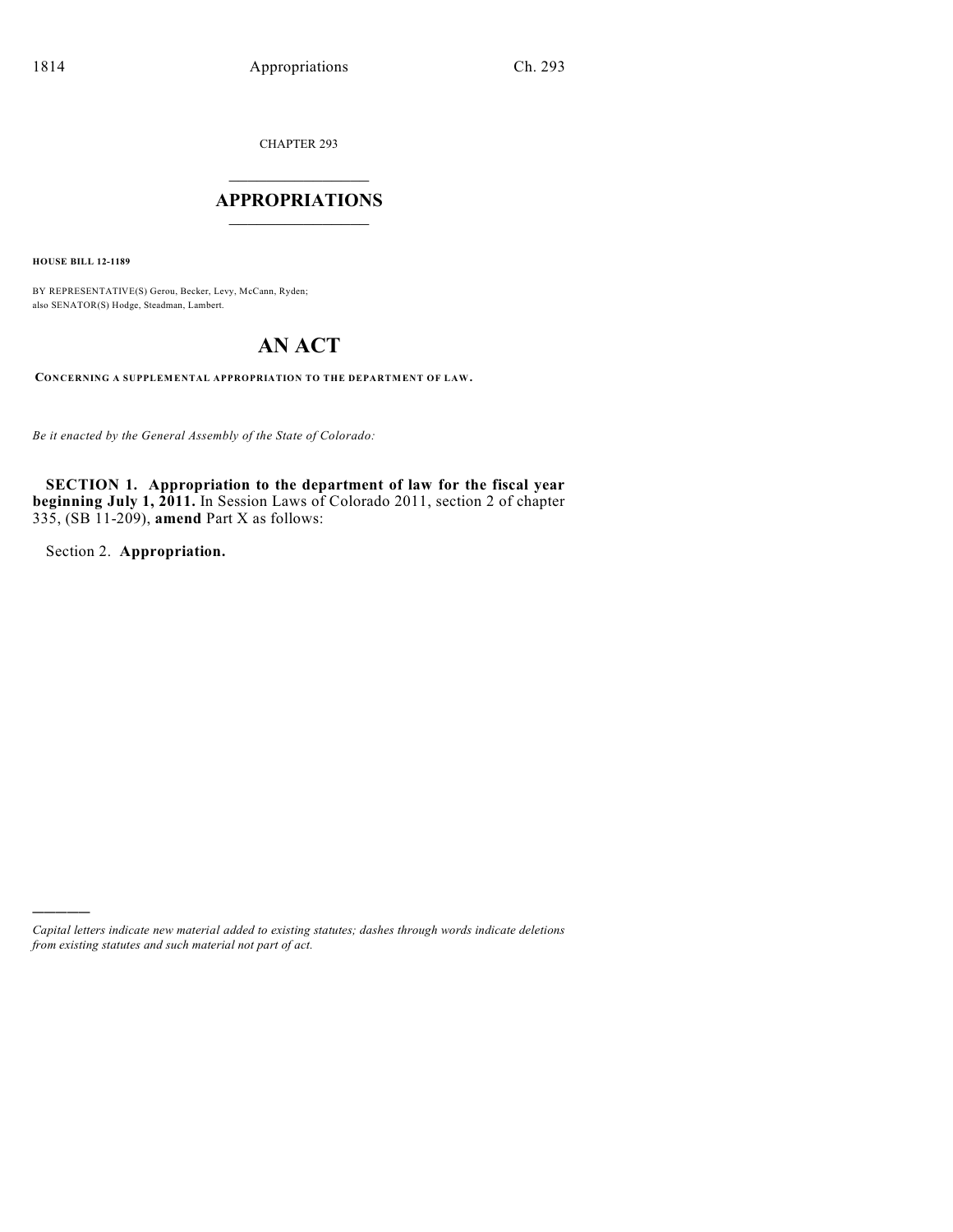|                                                       |                           |              |                               |                                                | <b>APPROPRIATION FROM</b> |                                       |                                |
|-------------------------------------------------------|---------------------------|--------------|-------------------------------|------------------------------------------------|---------------------------|---------------------------------------|--------------------------------|
|                                                       | ITEM &<br><b>SUBTOTAL</b> | <b>TOTAL</b> | <b>GENERAL</b><br><b>FUND</b> | <b>GENERAL</b><br><b>FUND</b><br><b>EXEMPT</b> | CASH<br><b>FUNDS</b>      | <b>REAPPROPRIATED</b><br><b>FUNDS</b> | <b>FEDERAL</b><br><b>FUNDS</b> |
|                                                       | \$                        | \$           | \$<br>\$                      |                                                | \$                        | \$<br>\$                              |                                |
|                                                       |                           |              | <b>PART X</b>                 |                                                |                           |                                       |                                |
|                                                       |                           |              | <b>DEPARTMENT OF LAW</b>      |                                                |                           |                                       |                                |
| (1) ADMINISTRATION                                    |                           |              |                               |                                                |                           |                                       |                                |
| <b>Personal Services</b>                              | 2,973,997                 |              |                               |                                                |                           | 2,973,997 <sup>a</sup>                |                                |
|                                                       |                           |              |                               |                                                |                           | $(40.7$ FTE)                          |                                |
| Health, Life, and Dental                              | 2,281,572                 |              | 577,900                       |                                                | 237,546 <sup>b</sup>      | 1,385,970°                            | $80,156$ <sup>d</sup>          |
| Short-term Disability                                 | 49,196                    |              | 13,008                        |                                                | 4,457 <sup>b</sup>        | $30,127$ °                            | $1,604$ <sup>d</sup>           |
| S.B. 04-257 Amortization                              |                           |              |                               |                                                |                           |                                       |                                |
| <b>Equalization Disbursement</b>                      | 775,756                   |              | 203,279                       |                                                | $70,505^{\rm b}$          | 476,591°                              | $25,381$ <sup>d</sup>          |
| S.B. 06-235 Supplemental<br>Amortization Equalization |                           |              |                               |                                                |                           |                                       |                                |
| Disbursement                                          | 622,261                   |              | 162,234                       |                                                | 56,656 <sup>b</sup>       | 382,975°                              | $20,396^{\rm d}$               |
| Workers' Compensation                                 | 66,843                    |              | 18,378                        |                                                | 6,919 <sup>b</sup>        | 39,449 <sup>c</sup>                   | $2,097$ <sup>d</sup>           |
| Attorney Registration and<br>Continuing Legal         |                           |              |                               |                                                |                           |                                       |                                |
| Education                                             | 92,626                    |              | 22,238                        |                                                | 4,538 <sup>b</sup>        | $65,287$ °                            | 563 <sup>d</sup>               |
| Ch. 293                                               |                           |              | Appropriations                |                                                |                           |                                       | 1815                           |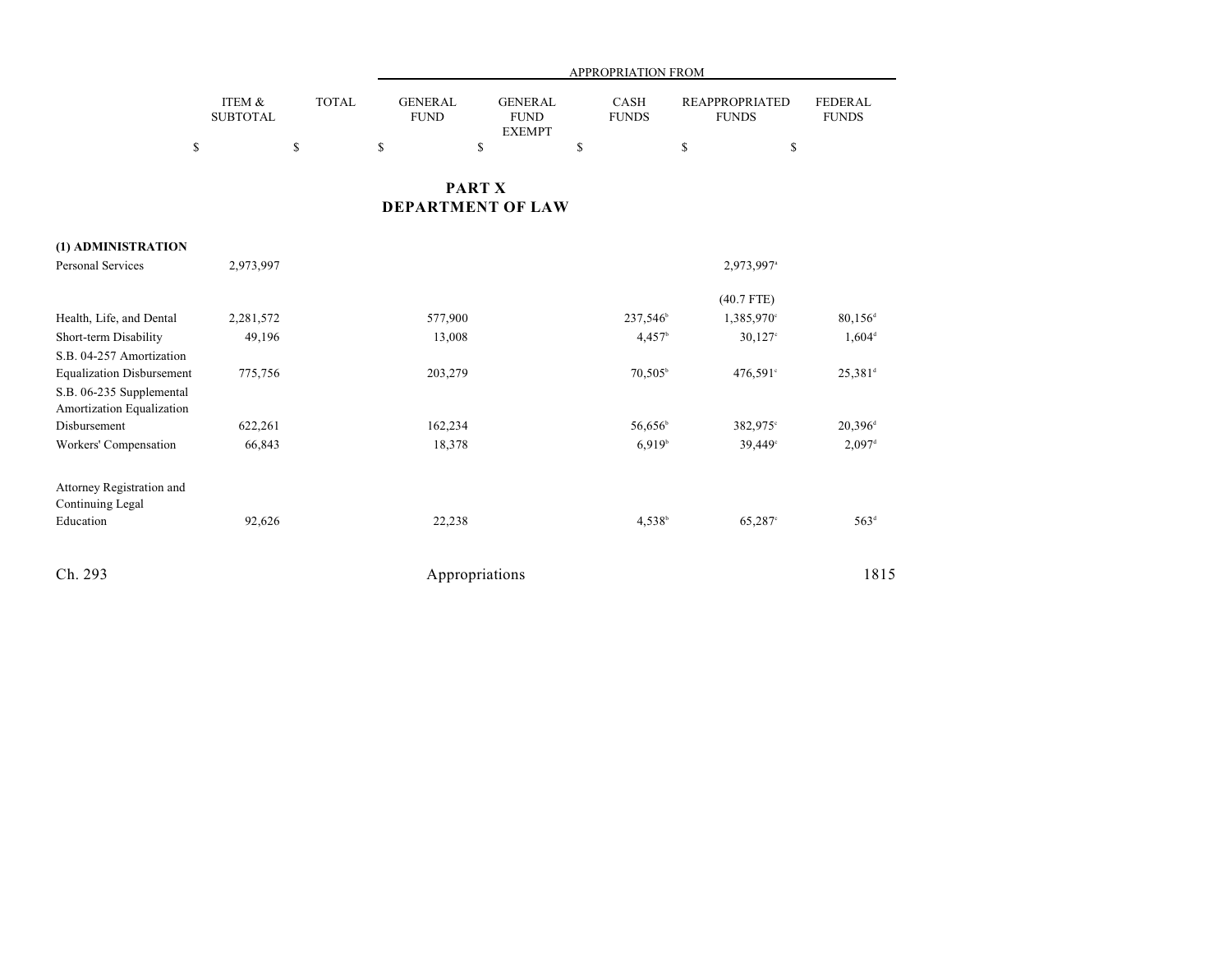|                               |                           |              |                               |                                                | <b>APPROPRIATION FROM</b> |                                |                         |
|-------------------------------|---------------------------|--------------|-------------------------------|------------------------------------------------|---------------------------|--------------------------------|-------------------------|
|                               | ITEM &<br><b>SUBTOTAL</b> | <b>TOTAL</b> | <b>GENERAL</b><br><b>FUND</b> | <b>GENERAL</b><br><b>FUND</b><br><b>EXEMPT</b> | CASH<br><b>FUNDS</b>      | REAPPROPRIATED<br><b>FUNDS</b> | FEDERAL<br><b>FUNDS</b> |
|                               | \$                        | \$           | \$                            | \$                                             | \$                        | \$<br>\$                       |                         |
| <b>Operating Expenses</b>     | 189,679                   |              |                               |                                                |                           | 189,679 <sup>a</sup>           |                         |
| Purchase of Services from     |                           |              |                               |                                                |                           |                                |                         |
| Computer Center               | 73,188                    |              |                               |                                                |                           | 73,188 <sup>a</sup>            |                         |
| Payment to Risk               |                           |              |                               |                                                |                           |                                |                         |
| Management and Property       |                           |              |                               |                                                |                           |                                |                         |
| Funds                         | 92,047                    |              |                               |                                                |                           | 92,047 <sup>a</sup>            |                         |
| Vehicle Lease Payments        | 70,176                    |              | 18,988                        |                                                | 23,943                    | 24,435                         | $2,810$ <sup>d</sup>    |
|                               | 65,989                    |              | 18,277                        |                                                | $22,153^b$                | 22,896 <sup>c</sup>            | $2,663$ <sup>d</sup>    |
| <b>Information Technology</b> |                           |              |                               |                                                |                           |                                |                         |
| <b>Asset Maintenance</b>      | 407,667                   |              | 15,291                        |                                                | 59,588 <sup>b</sup>       | 331,407°                       | $1,381^d$               |
| <b>Leased Space</b>           | 26,220                    |              | 4,321                         |                                                | $2,880^{\circ}$           | $18,857$ °                     | 162 <sup>d</sup>        |
| Capitol Complex Leased        |                           |              |                               |                                                |                           |                                |                         |
| Space                         | 1,284,061                 |              | 352,895                       |                                                | $132,910^{\circ}$         | 757,812 <sup>c</sup>           | $40,444$ <sup>d</sup>   |
| Security for State Services   |                           |              |                               |                                                |                           |                                |                         |
| Building                      | 125,430                   |              | 34,472                        |                                                | $12,983^b$                | 74,024°                        | $3,951$ <sup>d</sup>    |
| <b>Communication Services</b> |                           |              |                               |                                                |                           |                                |                         |
| Payments                      | 8,365                     |              | 2,946                         |                                                | $2,269^{\circ}$           | $1,146^{\circ}$                | $2,004^d$               |
| <b>Attorney General</b>       |                           |              |                               |                                                |                           |                                |                         |
| Discretionary Fund            | 5,000                     |              | 5,000                         |                                                |                           |                                |                         |
|                               |                           | 9,144,084    |                               |                                                |                           |                                |                         |
|                               |                           | 9,139,897    |                               |                                                |                           |                                |                         |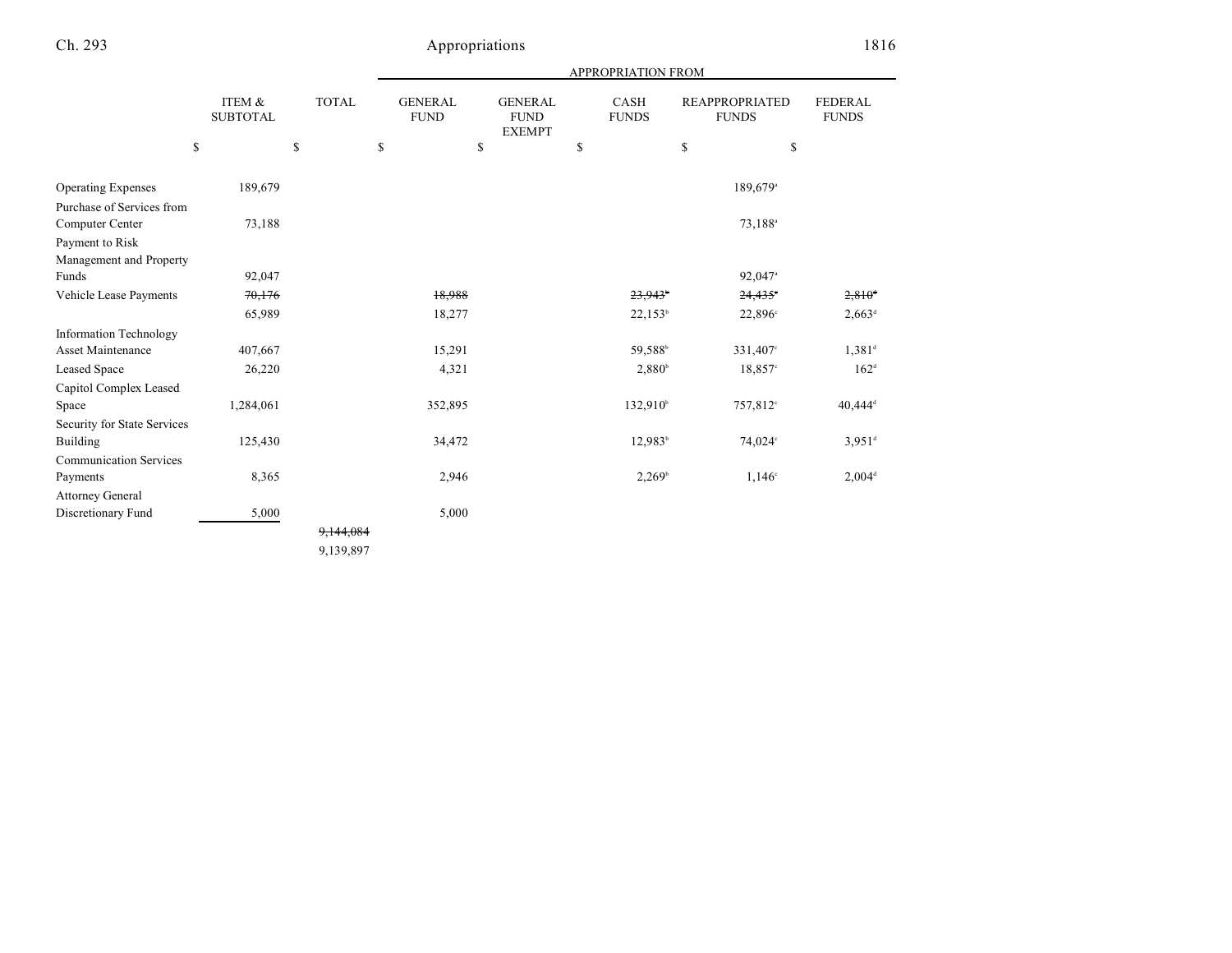Of these amounts, \$2,760,413 shall be from departmental indirect cost recoveries and \$568,511 shall be from statewide indirect cost recoveries. <sup>a</sup>

<sup>h</sup> These amounts shall be from various sources of cash funds. Of these amounts, \$82,940 from court-ordered awards and \$14,879 from the Tobacco Settlement Defense Account of the Tobacco Litigation Settlement Cash Fund created in Section 24-22-115 (2) (a), C.R.S., do not constitute fiscal year spending for purposes of Section 20 of Article X of the State Constitution.

<sup>c</sup> These amounts shall be from various sources of reappropriated funds.

<sup>d</sup> Of these amounts, \$158,545 \$158,398 shall be from the federal Medicaid Fraud Control Program administered by the U.S. Department of Health and Human Services and \$22,404 shall be from the Colorado Justice Review Project, a grant provided by the U.S. Department of Justice.

| (2) LEGAL SERVICES TO STATE AGENCIES <sup>39</sup> |               |            |                          |                         |
|----------------------------------------------------|---------------|------------|--------------------------|-------------------------|
| Personal Services                                  | 19,473,569    |            |                          |                         |
|                                                    | $(226.6$ FTE) |            |                          |                         |
| Operating and Litigation                           | 1,479,444     |            |                          |                         |
| <b>Indirect Cost Assessment</b>                    | 2,809,499     |            |                          |                         |
|                                                    |               | 23,762,512 | $1,659,140$ <sup>a</sup> | 22,103,372 <sup>b</sup> |

<sup>a</sup> This amount may include funds from the Public Employees' Retirement Association, CollegeInvest, the College Access Network, State Veterans' Nursing Homes, higher education enterprises, the Disability Insurance Trust, state institutions of higher education, private vocational schools, the Cumbres and Toltec Railroad Commission, and other sources of cash funds.

<sup>b</sup> This amount shall be from various sources of funds appropriated for legal services to state agencies.

| (3) CRIMINAL JUSTICE AND APPELLATE |              |           |                      |                      |
|------------------------------------|--------------|-----------|----------------------|----------------------|
| Special Prosecutions Unit          | 2,830,320    | 1,391,287 | 879.039 <sup>a</sup> | 559.994 <sup>b</sup> |
|                                    | $(30.5$ FTE) |           |                      |                      |
| <b>Auto Theft Prevention</b>       |              |           |                      |                      |
| Grant                              | 239,075      |           |                      | $239.075^{\circ}$    |
|                                    |              |           |                      |                      |
|                                    |              |           |                      |                      |

| Ch. 293 | Appropriations | 1817 |
|---------|----------------|------|
|         |                |      |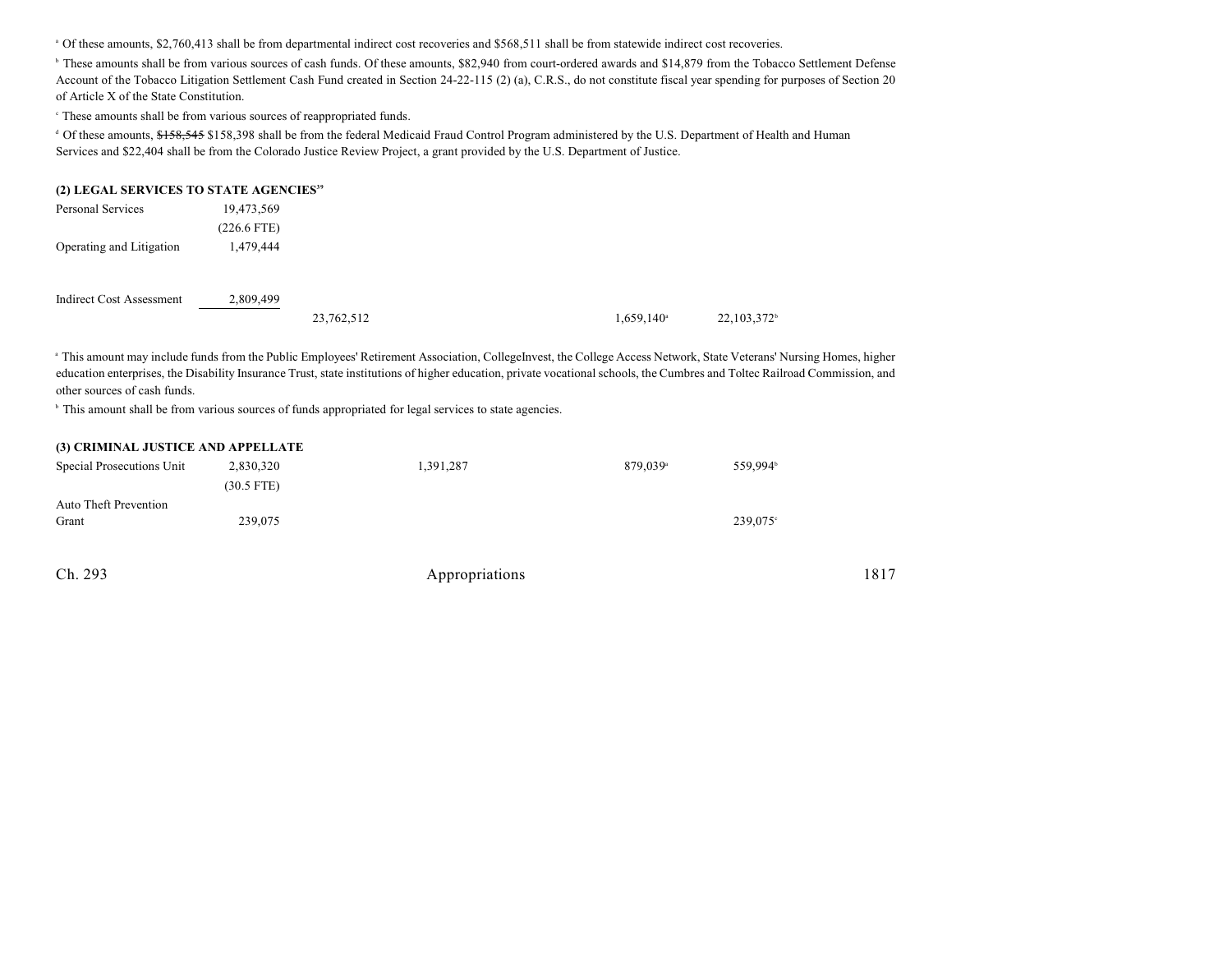|                                 |                           |              |                               |                                                |    | APPROPRIATION FROM       |             |                                       |                                |
|---------------------------------|---------------------------|--------------|-------------------------------|------------------------------------------------|----|--------------------------|-------------|---------------------------------------|--------------------------------|
|                                 | ITEM &<br><b>SUBTOTAL</b> | <b>TOTAL</b> | <b>GENERAL</b><br><b>FUND</b> | <b>GENERAL</b><br><b>FUND</b><br><b>EXEMPT</b> |    | CASH<br><b>FUNDS</b>     |             | <b>REAPPROPRIATED</b><br><b>FUNDS</b> | <b>FEDERAL</b><br><b>FUNDS</b> |
| \$                              |                           | \$           | \$<br>\$                      |                                                | \$ |                          | \$          | \$                                    |                                |
|                                 |                           |              |                               |                                                |    |                          |             |                                       |                                |
|                                 |                           |              |                               |                                                |    |                          |             | $(2.0$ FTE)                           |                                |
| Appellate Unit                  | 2,666,027                 |              | 2,278,605                     |                                                |    |                          |             | 387,422 <sup>d</sup>                  |                                |
|                                 |                           |              | $(31.0$ FTE)                  |                                                |    |                          | $(1.0$ FTE) |                                       |                                |
| Medicaid Fraud Control          |                           |              |                               |                                                |    |                          |             |                                       |                                |
| Unit                            | 1,579,511                 |              | 394,876(M)                    |                                                |    |                          |             |                                       | $1,184,635$ °                  |
|                                 | $(17.0$ FTE)              |              |                               |                                                |    |                          |             |                                       |                                |
| Peace Officers Standards        |                           |              |                               |                                                |    |                          |             |                                       |                                |
| and Training Board Support      | 2,683,620                 |              |                               |                                                |    | $2,683,620$ <sup>f</sup> |             |                                       |                                |
|                                 |                           |              |                               |                                                |    | $(7.0$ FTE)              |             |                                       |                                |
| Safe2Tell                       | 100,686                   |              | 100,686                       |                                                |    |                          |             |                                       |                                |
|                                 |                           |              | $(1.0$ FTE)                   |                                                |    |                          |             |                                       |                                |
| <b>Indirect Cost Assessment</b> | 451,504                   |              |                               |                                                |    | $222,031$ <sup>s</sup>   |             | $71,943^h$                            | $157,530^{\circ}$              |
|                                 |                           | 10,550,743   |                               |                                                |    |                          |             |                                       |                                |

<sup>a</sup> Of this amount, \$666,199 shall be from the Insurance Fraud Cash Fund created in Section 10-3-207.5 (2) C.R.S., and \$212,840 shall be from the State Compensation Insurance Authority.

<sup>b</sup> This amount shall be from an appropriation to the Department of Regulatory Agencies out of the Division of Securities Cash Fund created in Section 11-51-707 (2), C.R.S.

 This amount shall be from a grant received from the Department of Public Safety out of the Colorado Auto Theft Prevention Cash Fund created in Section 42-5-112 <sup>c</sup> (4) (a), C.R.S.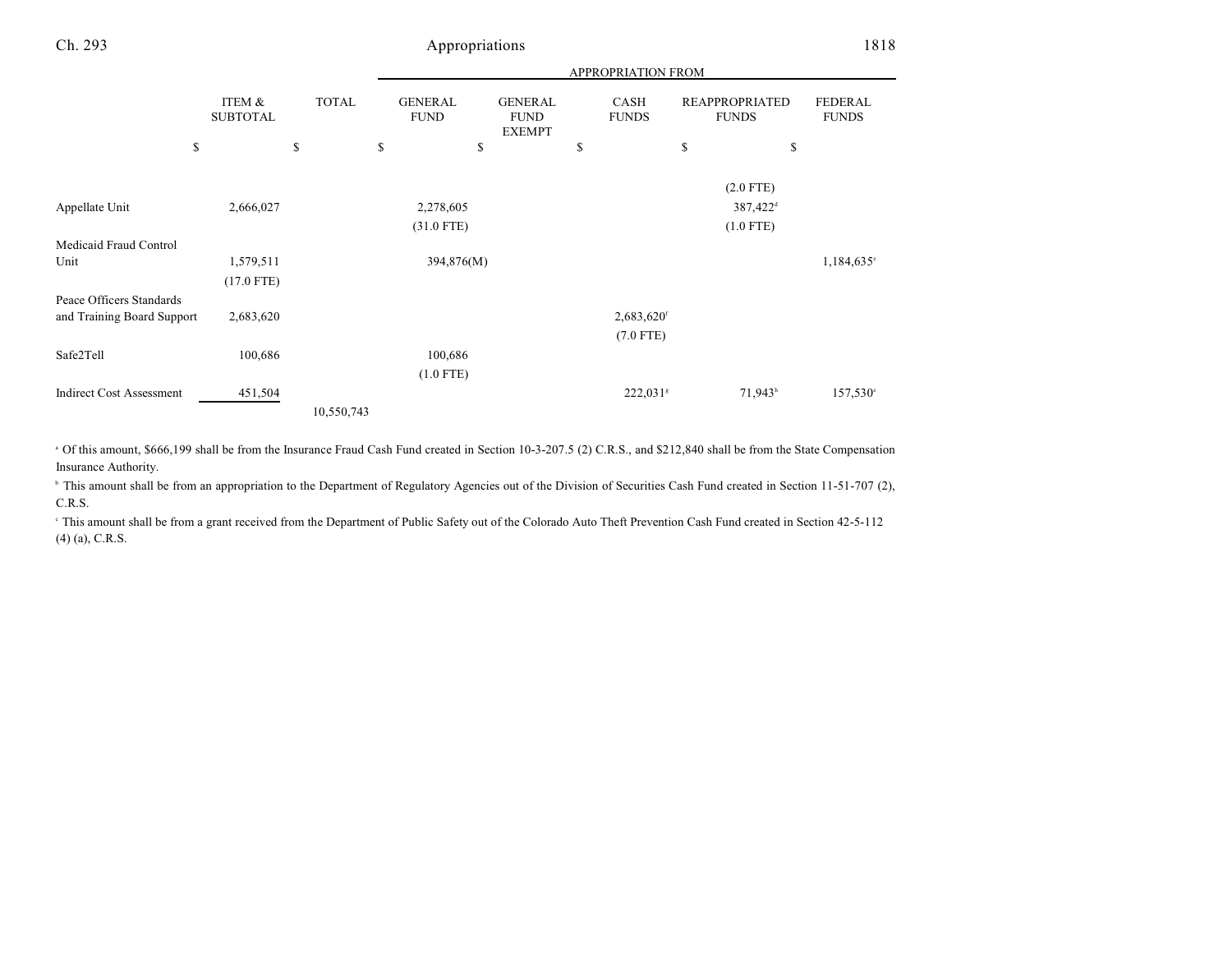<sup>d</sup> Of this amount, \$311,248 shall be from indirect cost recoveries and \$76,174 shall be from Victims Assistance and Law Enforcement funds appropriated to the Department of Public Safety, Division of Criminal Justice.

<sup>e</sup> These amounts shall be from the federal Medicaid Fraud Control Program administered by the U.S. Department of Health and Human Services.

<sup>f</sup> This amount shall be from the P.O.S.T. Board Cash Fund created in Section 24-31-303 (2) (b), C.R.S.

<sup>8</sup> Of this amount, \$96,751 shall be from the Insurance Fraud Cash Fund created in Section 10-3-207.5 (2), C.R.S., \$86,828 shall be from the P.O.S.T. Board Cash Fund created in Section 24-31-303 (2) (b), C.R.S., and \$38,452 shall be from the State Compensation Insurance Authority.

<sup>h</sup> This amount shall be from an appropriation to the Department of Regulatory Agencies out of the Division of Securities Cash Fund created in Section 11-51-707 (2), C.R.S.

#### **(4) WATER AND NATURAL RESOURCES**

| Federal and Interstate     |             |                |                        |                      |      |
|----------------------------|-------------|----------------|------------------------|----------------------|------|
| Water Unit                 | 513,883     | 513,883        |                        |                      |      |
|                            |             | $(5.5$ FTE)    |                        |                      |      |
| Defense of the Colorado    |             |                |                        |                      |      |
| River Basin Compact        | 335,198     |                | 335,198 <sup>a</sup>   |                      |      |
|                            |             |                | $(3.0$ FTE)            |                      |      |
| Defense of the Republican  |             |                |                        |                      |      |
| River Compact              | 110,000     |                | $110,000^{\circ}$      |                      |      |
| <b>Consultant Expenses</b> | 400,000     |                | $400,000$ <sup>c</sup> |                      |      |
| Comprehensive              |             |                |                        |                      |      |
| Environmental Response,    |             |                |                        |                      |      |
| Compensation and Liability |             |                |                        |                      |      |
| Act                        | 460,629     |                |                        | 460,629 <sup>d</sup> |      |
|                            | $(3.5$ FTE) |                |                        |                      |      |
| Comprehensive              |             |                |                        |                      |      |
| Environmental Response,    |             |                |                        |                      |      |
| Compensation and Liability |             |                |                        |                      |      |
| <b>Act Contracts</b>       | 425,000     |                |                        | 425,000 <sup>d</sup> |      |
| Ch. 293                    |             | Appropriations |                        |                      | 1819 |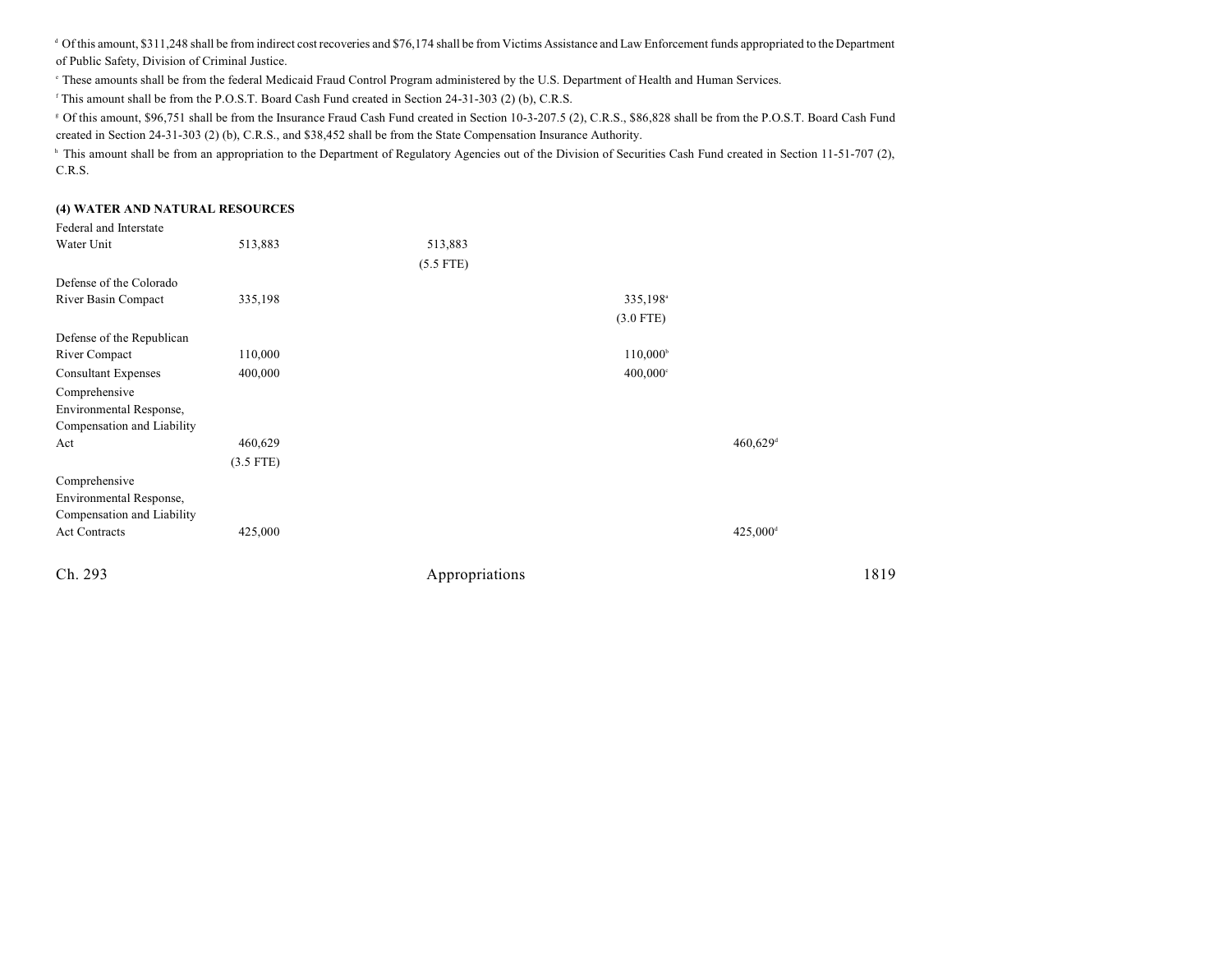|                                                                |                           |              | APPROPRIATION FROM |                               |                                                |                      |    |                                       |                                |
|----------------------------------------------------------------|---------------------------|--------------|--------------------|-------------------------------|------------------------------------------------|----------------------|----|---------------------------------------|--------------------------------|
|                                                                | ITEM &<br><b>SUBTOTAL</b> | <b>TOTAL</b> |                    | <b>GENERAL</b><br><b>FUND</b> | <b>GENERAL</b><br><b>FUND</b><br><b>EXEMPT</b> | CASH<br><b>FUNDS</b> |    | <b>REAPPROPRIATED</b><br><b>FUNDS</b> | <b>FEDERAL</b><br><b>FUNDS</b> |
| \$                                                             |                           | \$           | \$                 | \$                            |                                                | \$                   | \$ | \$                                    |                                |
| Natural Resource Damage<br>Claims at Rocky Mountain<br>Arsenal | 50,000                    |              |                    |                               |                                                | $50,000^\circ$       |    |                                       |                                |
| <b>Indirect Cost Assessment</b>                                | 43,414                    |              | 2,338,124          |                               |                                                |                      |    | $43,414$ <sup>d</sup>                 |                                |

<sup>a</sup> This amount shall be from the Colorado Water Conservation Board's Litigation Fund created in Section 37-60-121 (2.5) (a), C.R.S., or from payments received from New Mexico, Wyoming and Utah.

<sup>b</sup> This amount shall be from the Colorado Water Conservation Board's Litigation Fund created in Section 37-60-121 (2.5) (a), C.R.S.

 Of this amount \$350,000 shall be from the Colorado Water Conservation Board's Litigation Fund Created in Section 37-60-121 (2.5) (a), C.R.S., and \$50,000 shall be <sup>c</sup> from the Attorney Fees and Costs Account created in Section 24-31-108 (2), C.R.S.

<sup>d</sup> These amounts shall be from an appropriation to the Department of Public Health and Environment out of the Hazardous Substance Response Fund created in Section 25-16-104.6 (1) (a), C.R.S.

<sup>e</sup> This amount shall be from the Hazardous Substance Response Fund created in Section 25-16-104.6 (1) (a), C.R.S.

### **(5) CONSUMER PROTECTION**

Consumer Protection and

| Anti-Trust           | 1.815.952 | 928.104    | $644.143$ <sup>a</sup> | 243,705 <sup>b</sup> |
|----------------------|-----------|------------|------------------------|----------------------|
|                      |           | (10.0 FTE) | $(8.0$ FTE)            | $(3.0$ FTE)          |
| Consumer Credit Unit | 1.359.706 |            | $1,359,706^{\circ}$    |                      |
|                      |           |            | $(18.0$ FTE)           |                      |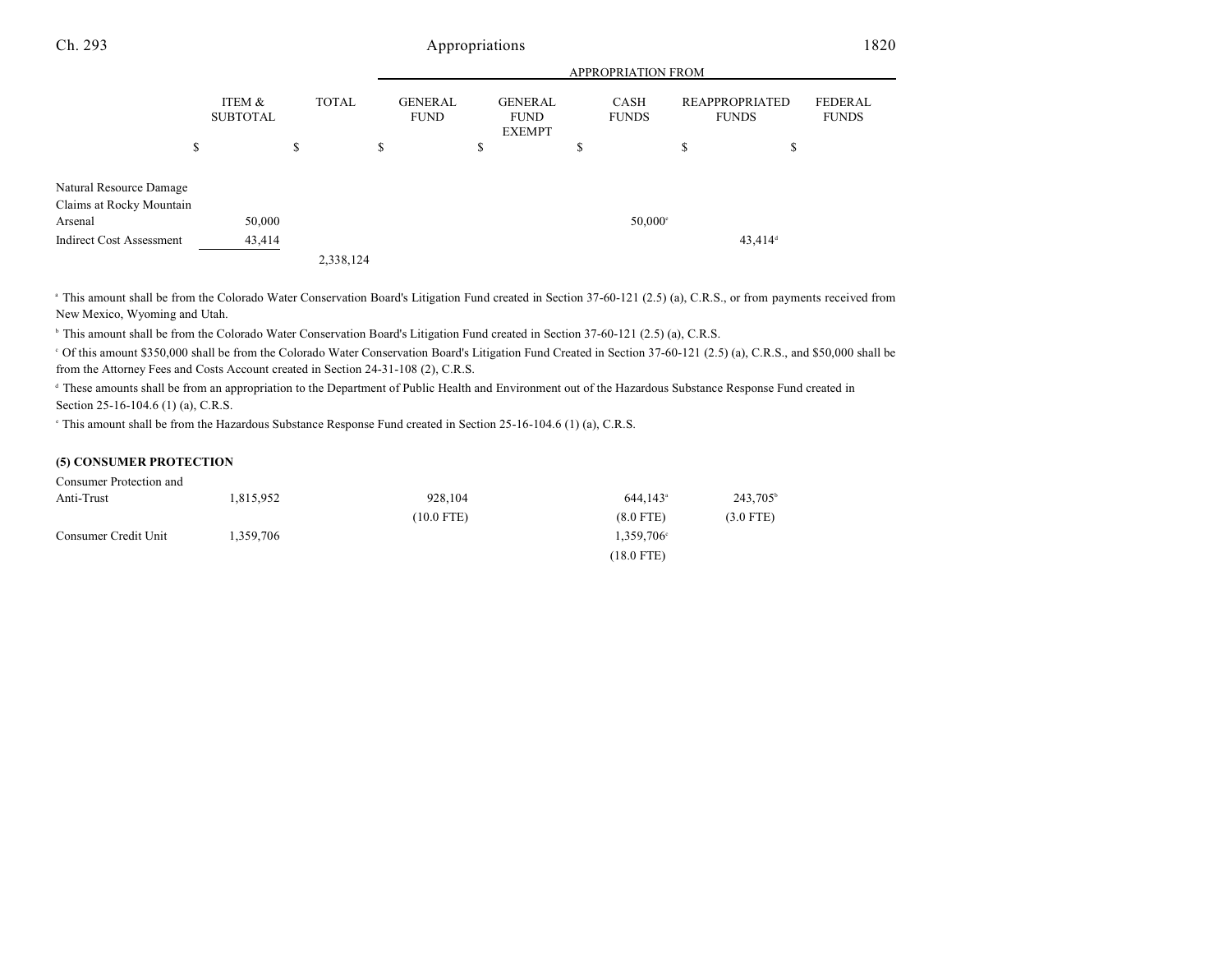| <b>Indirect Cost Assessment</b> | 334.907 | $297.695$ <sup>d</sup> | $37.212$ <sup>t</sup> |
|---------------------------------|---------|------------------------|-----------------------|
|---------------------------------|---------|------------------------|-----------------------|

3,510,565

<sup>a</sup> Of this amount, \$342,840 shall be from court-ordered awards, \$154,656 shall be from the Tobacco Settlement Defense Account of the Tobacco Litigation Settlement Cash Fund created in Section 24-22-115 (2) (a), C.R.S., \$80,000 shall be from custodial funds, \$45,863 shall be from the Public Utilities Commission under the provisions of Section 6-1-905 (3) (b) (II), C.R.S., and \$20,784 shall be from the Building Regulation Fund created in Section 24-32-3309 (1) (a), C.R.S. Expenditures from court-ordered awards and the Tobacco Settlement Defense Account of the Tobacco Litigation Settlement Cash Fund do not constitute fiscal year spending for the purposes of Section 20 of Article X of the State Constitution.

<sup>b</sup> These amounts shall be from an appropriation to the Department of Regulatory Agencies out of the Mortgage Company and Loan Originator Licensing Cash Fund created in Section 12-61-908 (2), C.R.S.

<sup>e</sup> This amount shall be from the Collection Agency Cash Fund created in Section 12-14-136 (1) (a), C.R.S., or from the Uniform Consumer Credit Code Cash Fund created in Section 5-6-204 (1), C.R.S.

 $\alpha$  Of this amount, \$223,272 shall be from the Uniform Consumer Credit Code Cash Fund created in Section 5-6-204 (1), C.R.S., or the Collection Agency Cash Fund created in Section 12-14-136 (1) (a), C.R.S., \$62,019 shall be from court-ordered awards, and \$12,404 shall be from the Tobacco Settlement Defense Account of the Tobacco Litigation Settlement Cash Fund created in Section 24-22-115 (2) (a), C.R.S. Court-ordered awards do not constitute fiscal year spending for the purposes of Section 20 of Article X of the State Constitution.

### **(6) SPECIAL PURPOSE**

| <b>District Attorneys' Salaries</b> | 2,534,796 |           | 2,534,796 |                      |                   |
|-------------------------------------|-----------|-----------|-----------|----------------------|-------------------|
| Litigation Management and           |           |           |           |                      |                   |
| Technology Fund <sup>40</sup>       | 325,000   |           |           | 325.000 <sup>a</sup> |                   |
| Tobacco Litigation                  | 880,000   |           |           | 880,000 <sup>b</sup> |                   |
| Lobato Litigation Expenses          | 432.500   |           |           |                      | $432.500^{\circ}$ |
|                                     |           | 4,172,296 |           |                      |                   |

<sup>a</sup> This amount shall be from either General Fund fund balance generated by excess earnings in the Legal Services to State Agencies program in FY 2010-11 or from the Attorney Fees and Costs Account created in Section 24-31-108 (2), C.R.S.

Ch. 293 Appropriations 1821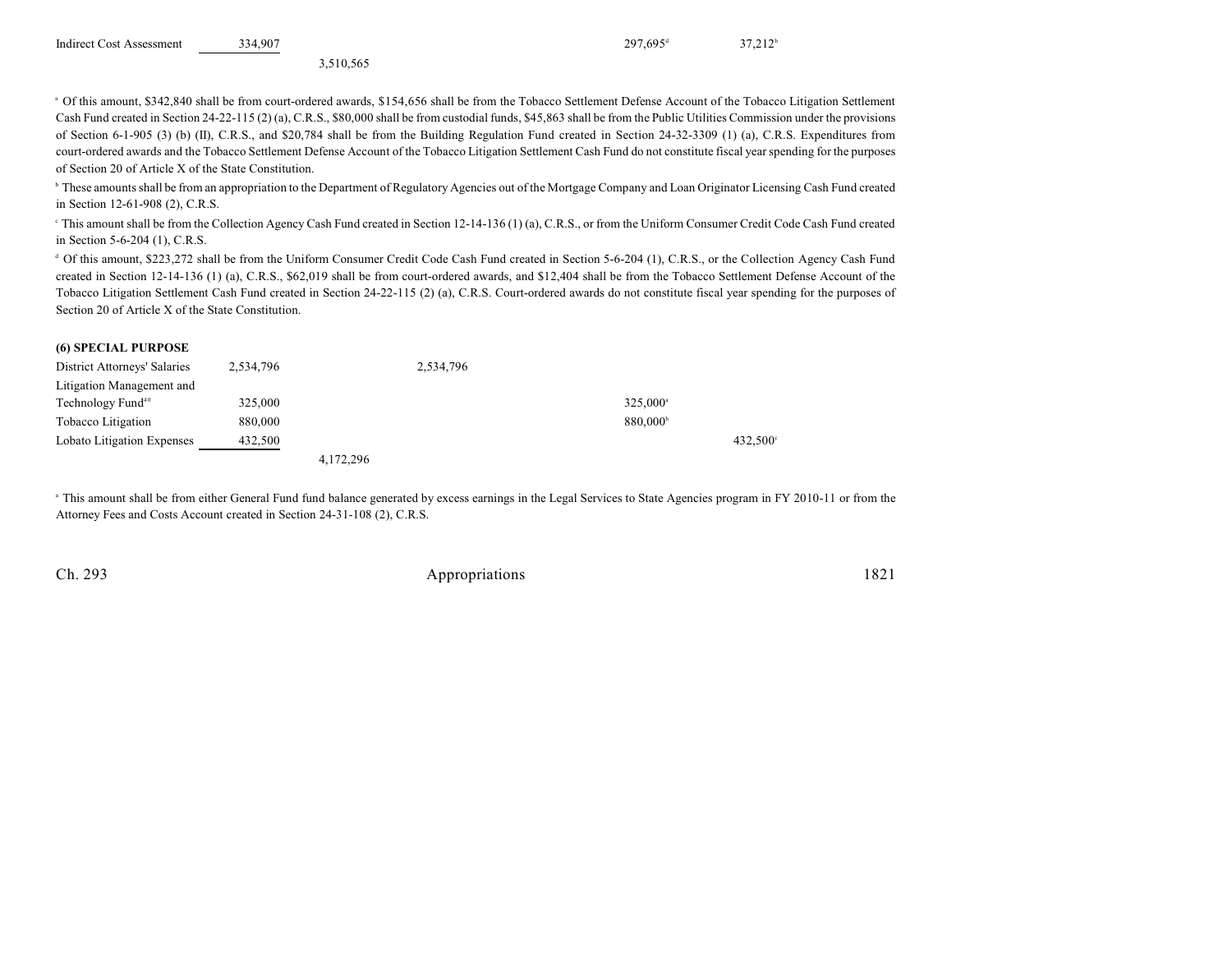|                           |       |                               | APPROPRIATION FROM     |                             |                                       |                                |  |  |  |
|---------------------------|-------|-------------------------------|------------------------|-----------------------------|---------------------------------------|--------------------------------|--|--|--|
| ITEM &<br><b>SUBTOTAL</b> | TOTAL | <b>GENERAL</b><br><b>FUND</b> | GENERAL<br><b>FUND</b> | <b>CASH</b><br><b>FUNDS</b> | <b>REAPPROPRIATED</b><br><b>FUNDS</b> | <b>FEDERAL</b><br><b>FUNDS</b> |  |  |  |
|                           |       |                               | <b>EXEMPT</b>          |                             |                                       |                                |  |  |  |
|                           |       |                               |                        |                             |                                       |                                |  |  |  |

<sup>b</sup> This amount shall be from the Tobacco Settlement Defense Account of the Tobacco Litigation Settlement Cash Fund created in Section 24-22-115 (2) (a), C.R.S. Expenditures from the Tobacco Settlement Defense Account of the Tobacco Litigation Settlement Cash Fund do not constitute fiscal year spending for the purposes of Section 20 of Article X of the State Constitution.

This amount shall be from a General Fund appropriation to the Office of the Governor. <sup>c</sup>

#### **TOTALS PART X**

| (LAW) | <del>\$53,478,324</del> | <del>\$9,573,187</del> | \$10,460,766 | <del>\$31,921,257</del> | <del>\$1,523,114</del> |
|-------|-------------------------|------------------------|--------------|-------------------------|------------------------|
|       | \$53,474,137            | \$9,572,476            | \$10,458,976 | \$31,919.718            | \$1,522,967            |

**FOOTNOTES** -- The following statements are referenced to the numbered footnotes throughout section 2.

39 Department of Law, Legal Services to State Agencies -- In making this appropriation, it is the intent of the General Assembly that hourly billing rates charged by the Department for legal services to state agencies not exceed \$78.49 per hour for attorneys and not exceed \$62.39 per hour for paralegals, which equates to a blended rate of \$75.71 per hour.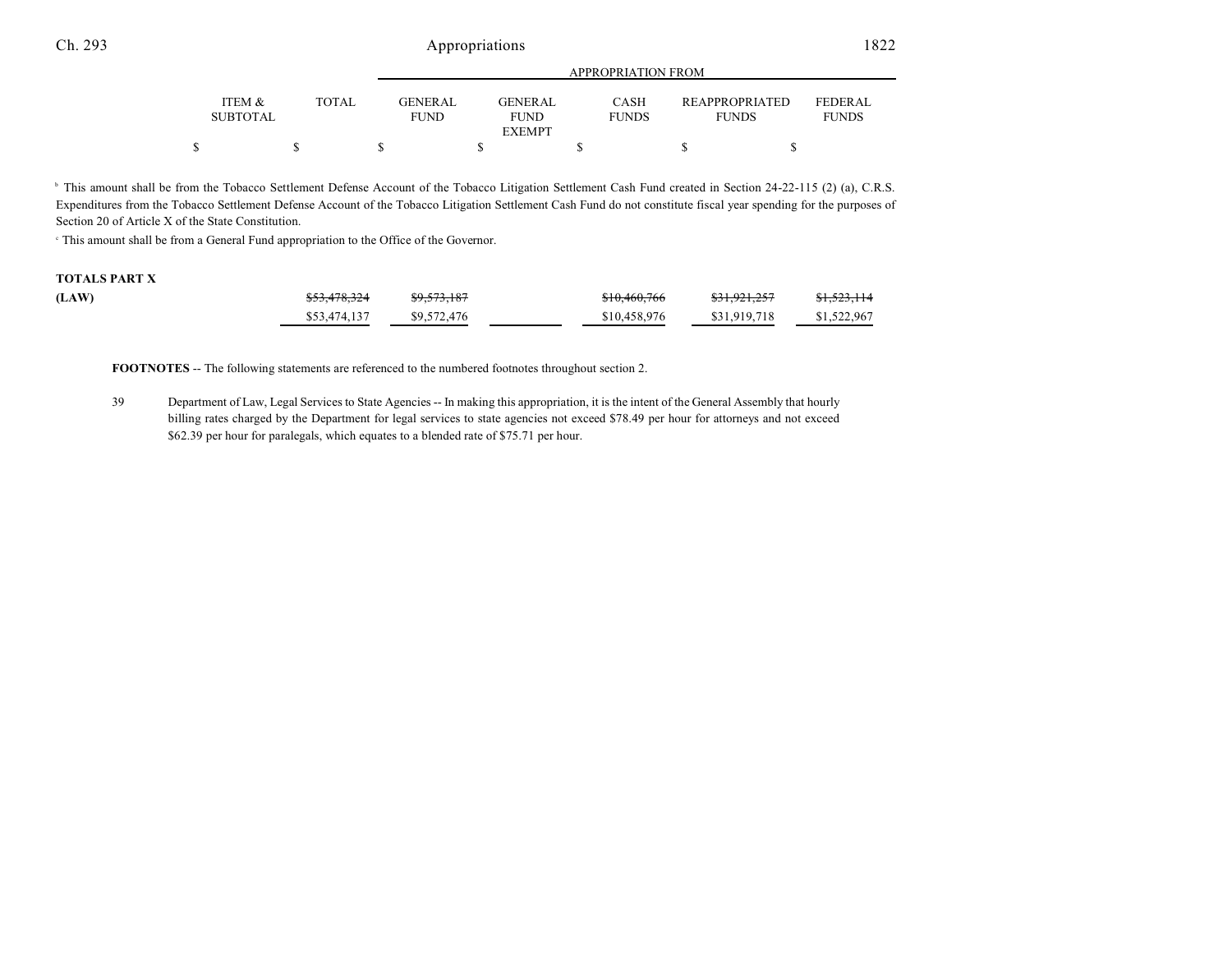40 Department of Law, Special Purpose, Litigation Management and Technology Fund -- It is the intent of the General Assembly to grant the Department of Law additional flexibility by allowing the Department to use funds appropriated in this line item to address unanticipated state legal needs that arise during FY 2011-12, as well as information technology asset maintenance needs that would otherwise require General Fund appropriations during FY 2011-12. It is also the intent of the General Assembly that moneys spent from this fund shall not require the appropriation of additional FTE and will not be used for any type of salary increase, promotion, reclassification, or bonus related to any present or future FTE employed by the Department of Law. It is furthermore the intent of the General Assembly that moneys spent from this fund will not be used to offset present or future personal services deficits in any division in the Department. The Department is requested to submit a quarterly report to the Joint Budget Committee detailing the purpose for which moneys from this fund have been expended. Such a report is also requested with any supplemental requests for additional legal services funding within or outside of the Legal Services to State Agencies program.

Ch. 293 Appropriations 1823